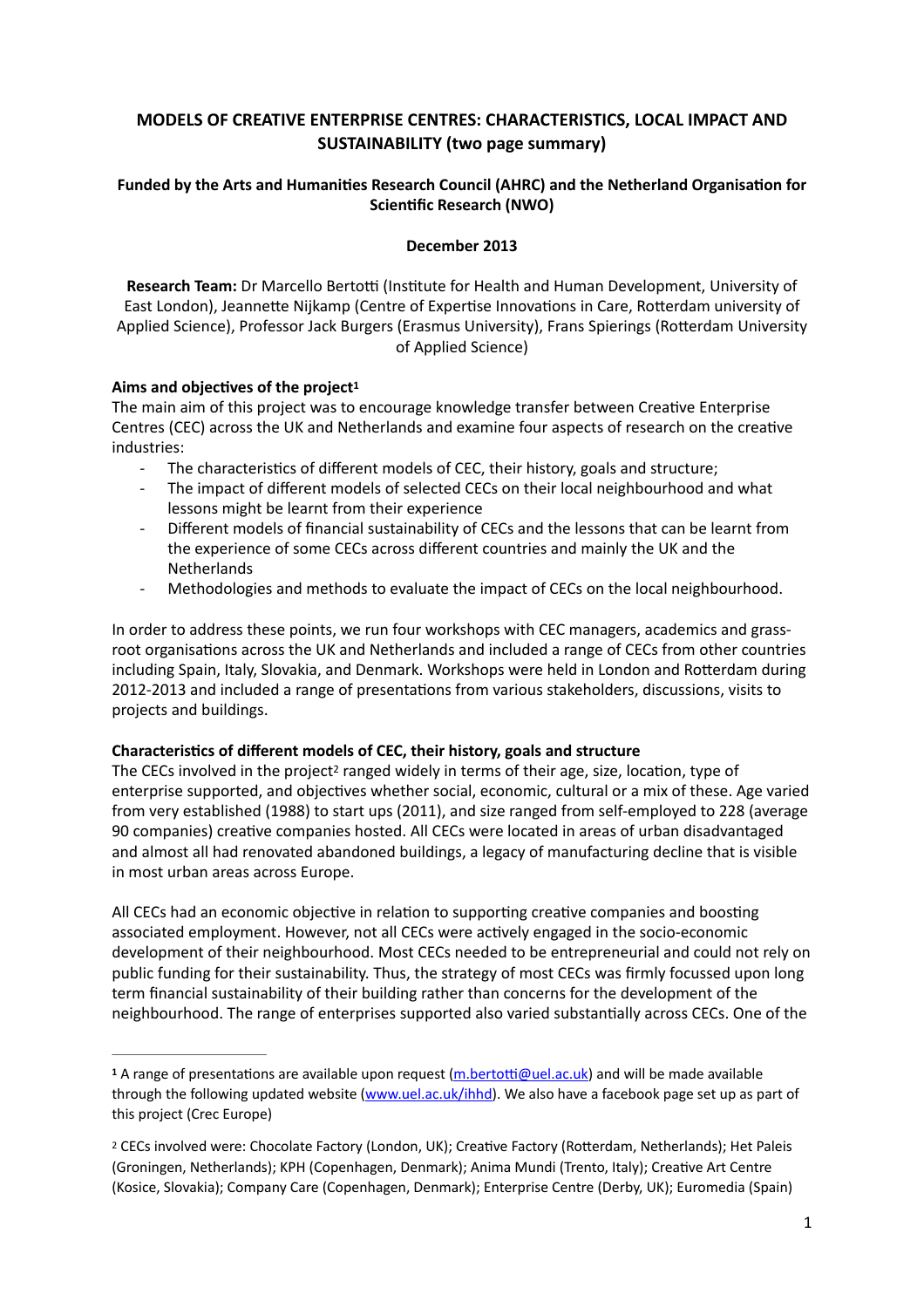CECs was mainly concerned with cultural change by hosting music, dance and other types of performance. In relation to types of enterprise hosted, there was also wide variation from pure artists to media and 3D firms using sophisticated computer software.

In some respects, the business model of the CEC dictated the type of firms that operated from the buildings. Most CEC managers differentiated between artists 'hobbyists' who worked to fulfil their personal need of expression and creative entrepreneurs who were interested in creating a thriving and sustainable company. Most CEC managers were under pressure to host businesses that could be sustainable either in the immediate or near future, thus were often faced with difficult decisions and developed strategies to assess the potential of creative entrepreneurs.

# **The impact of different models of selected CECs on their local neighbourhood and what lessons might be learnt from their experience**

The vast majority of CECs were more focussed on sustainability and in some cases independence from public funding than their socio-economic impact on the local neighbourhood. This was mainly due to increasing financial constraints from public sector funders. CECs contributed to the physical restructuring of local areas after manufacturing decline, but it is more debatable their contribution in terms of employment creation as businesses tended to be very small and often self-employed. Through workshops with local third sector organisations from London and Rotterdam, we also realised that there was little integrated strategy between different segments of the creative industries. This was partly due to the wide range of sub-sectors represented under the umbrella of creative industries. This created problems in identifying opportunities for collaboration between fashion, clothing manufacturing on the one hand and computer based media, architecture on the other. Although many regional and public sector organisations might invest in the creation of CECs, there is no a clear strategy vision in relation to how the creative industries will benefit the socioeconomic fabric of the local neighbourhood.

The Chocolate Factory in London did have a beneficial impact on the local neighbourhood as evidenced by independent evaluations and our own research work (Nijkamp et al forthcoming). Such beneficial impact was mainly due to the peculiar development of the CEC which was very attentive to the local neighbourhood from the very start. An organisation (Collage Arts) has been involved in managing the building and simultaneously attract public sector funding to run a range of programmes for the benefits of local businesses and local people, particularly young people. Their support has been essential in order to create and sustain a particular bond between the building and it's the immediate locality.

**Different models of financial sustainability of CECs and the lessons that can be learnt from the experience of some CECs across different countries and mainly the UK and the Netherlands**  Most CECs made use of a mix of funding sources. In most cases, public sector funding whether coming from city, regional, national or European Union was used to refurbish buildings. However, in terms of covering for ongoing costs and maintenance, a mix of public and private funding sources was used. Four out of nine CECs were heavily reliant on public sector funding for ongoing costs, whilst a number of the others were more or less financially sustainable. This is an important finding and might signal an important change in public sector approach to financial support towards incubators. Different strategies were adopted in order to secure sustainability: in most cases, rent charges were a predominant way, and still kept at below market price. Other economic activities were set up to provide additional income for the buildings and activities inside. Sometimes, these were restaurants, bars and other activities linked to providing entertainment for people working in the building but also increasingly attracting local residents. These places were often used as a place for meetings and increase networking between artists working in different areas. They would also act as a showcase for a lot of artists who could showcase their work. In one case (Creative Factory), the contribution to sustainability of the CEC was secured through support from a cooperative bank, a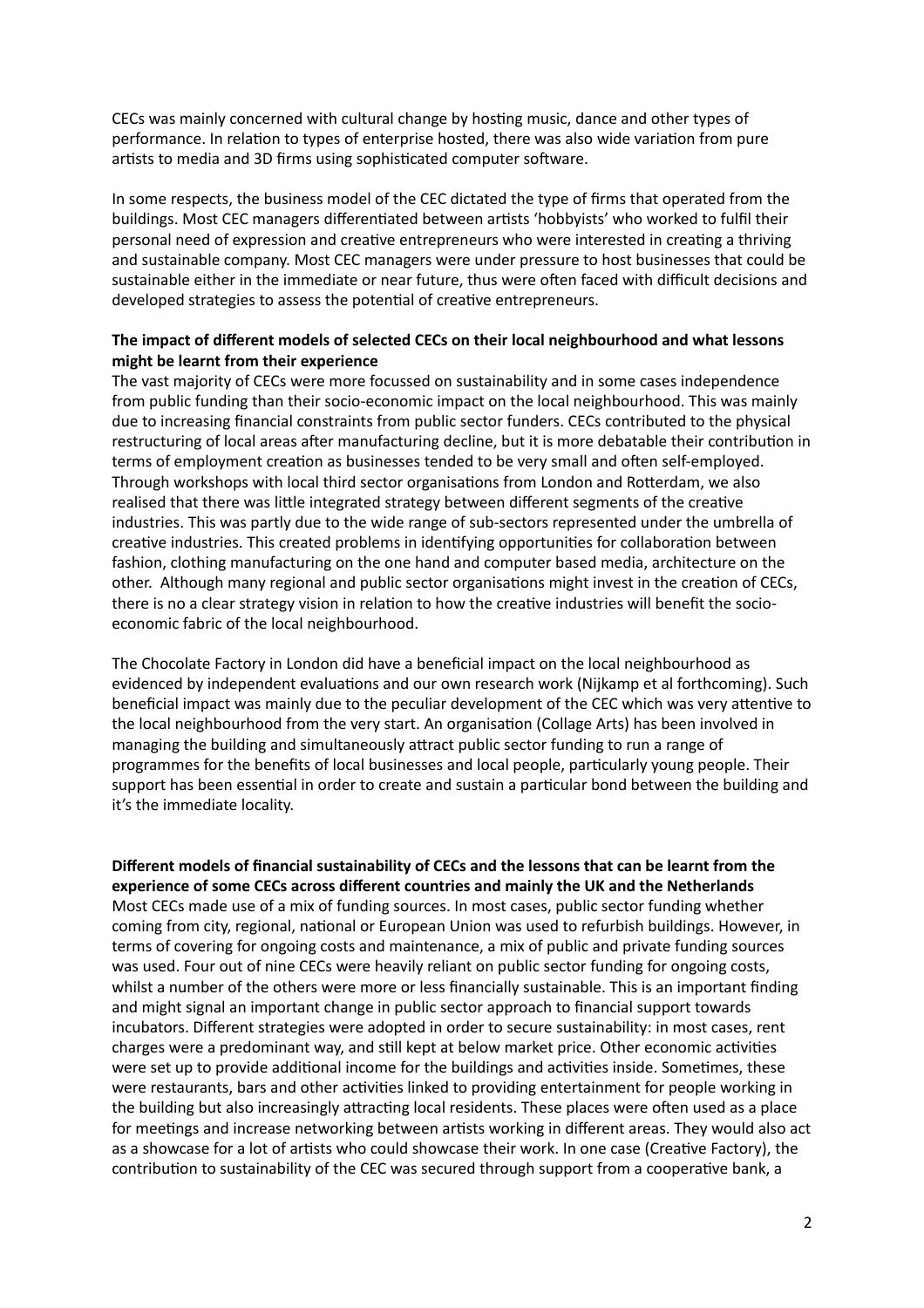housing association, a large consultancy group, and a local university located in the building. These organisations provided training and business support to creative entrepreneurs in the building at discounted rate or free of charge. Another innovative model included the Chocolate Factory (London) which run public sector funded regeneration programmes through a social enterprise called Collage Arts. This achieved a variety of aims that are interesting in relation to the impact of CEC on the local neighbourhood: first, it supported the growth of people and business in the local area; second, it indirectly supported some businesses in the building by involving them in project delivery. It combined successfully an attention towards financial sustainability with a social concern for the local area.

In some cases, CECs would increase their rent to encourage tenants to leave the building. However, in reality this did not happen so frequently. In the CECs that were publicly funded, there was some flexibility about encouraging companies to leave their premises. CECs that prioritised their sustainability were reluctant to encourage established and well performing businesses to leave their premises as these were a long term and relatively more secure source of income for CEC managers. Indeed, in some cases the established incubation strategy was criticised as businesses leaving incubators would often relocate far away from the intended target area. Thus, a strategy based on retaining and growing competitive businesses able to generate employment was preferred. There was also a recognition that the creation of links with businesses in the building takes time which current incubators do not have the opportunity to create.

### **Models for evaluation of the impact of CEC centres on the local area**

A variety of evaluation models were discussed particularly around the opportunity to undertake a controlled study examining the impact of both CECs, businesses, and people upon the local area (Yu and Nijkamp, 2009). One of the key criticisms of this methodology was the interrelated nature of impacts between CECs and the local area which are extremely complex to disentangle. It was felt by most participants that a controlled study would not highlight the wide range of impacts on the local area. A suggested alternative was an in-depth qualitative study collecting narratives about how people's perceptions have changed and an examination of how networks between creative entrepreneurs develop as a result of co-location. Other issues highlighted were as follows:

- Problems of transferability between models which have often grown organically and adapted to local opportunities and circumstances.
- Impact can also be interpreted in different ways: some participants argued that there are examples of areas (e.g. Hoxton in London) which have been subject to physical regeneration but local residents and artists have been forced out due to rising rental charges.

Suggested research questions and ideas for future studies:

- At what point does an artist move from being a cultural participant to being an economically active individual? Is there a pivotal point at which an individual cease to just be an artist and becomes an entrepreneur?
- A suggested study on comparing creative industries incubators with conventional incubators was one of the ideas put forward by workshop participants.
- A creative underclass that exist outside formal structures in a blurred space where creative people can operate and find a way to balance the creative artistic aspect and the need to sustain themselves financially. One of the participants worked on a project aiming at making the underground creative industries more visible in order to understand where the potential for the development of the creative industries is (e.g. Granger and Hamilton, 2010).

### **Wider Gains from networking between partners and participants**

In addition to content, this funding supported in three practical ways: